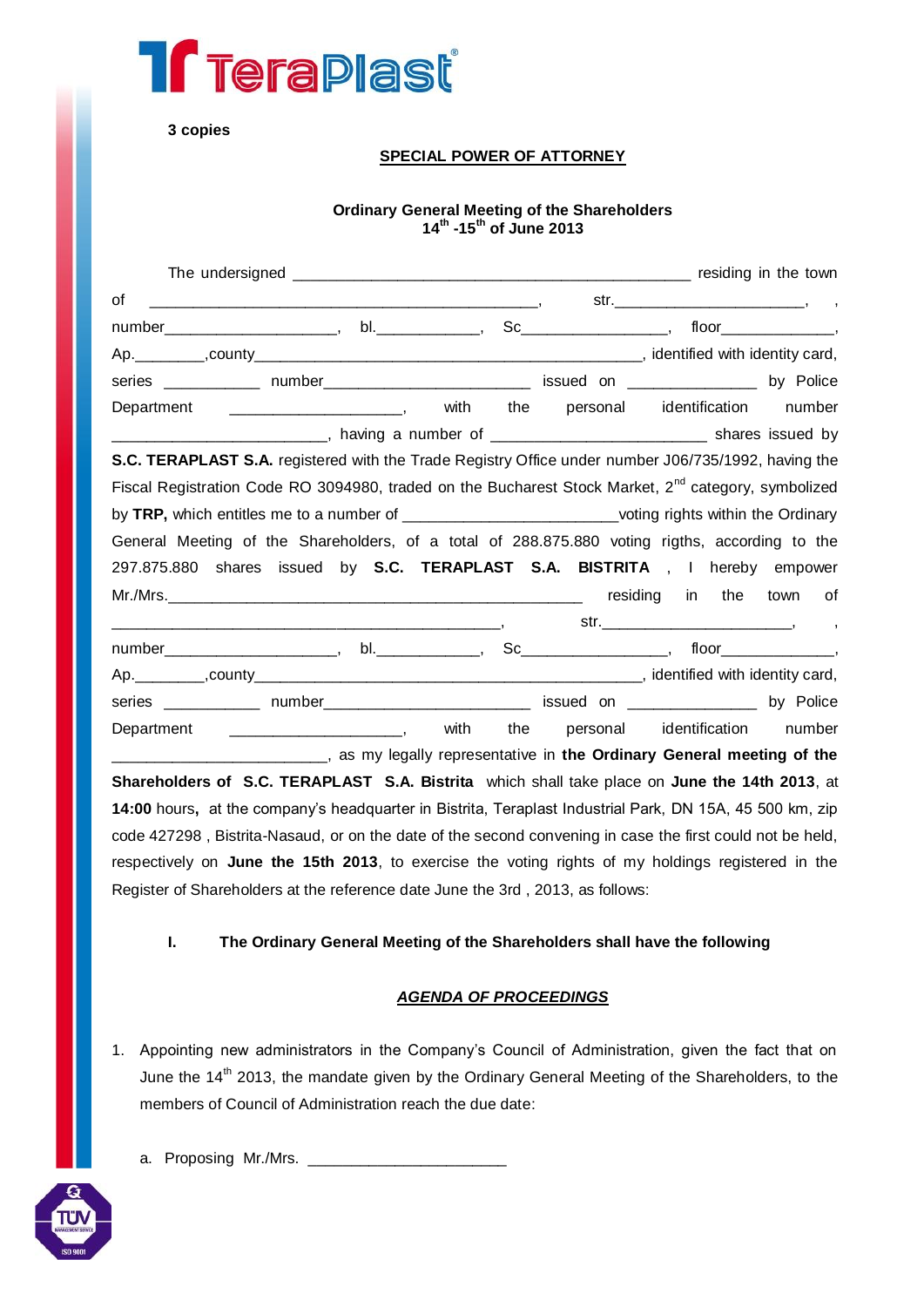| For | <b>Against</b> | Abstention |
|-----|----------------|------------|
|     |                |            |
|     |                |            |

b. Proposing Mr./Mrs. \_\_\_\_\_\_\_\_\_\_\_\_\_\_\_\_\_\_\_\_\_\_\_

| For | <b>Against</b> | Abstention |
|-----|----------------|------------|
|     |                |            |

## c. Proposing Mr./Mrs. \_\_\_\_\_\_\_\_\_\_\_\_\_\_\_\_\_\_\_\_\_\_\_\_\_\_\_\_\_\_

| For | <b>Against</b> | Abstention |
|-----|----------------|------------|
|     |                |            |
|     |                |            |

# d. Proposing Mr./Mrs. \_\_\_\_\_\_\_\_\_\_\_\_\_\_\_\_\_\_\_\_\_\_\_\_\_\_\_\_\_\_\_

| <b>Against</b> | Abstention |
|----------------|------------|
|                |            |
|                |            |

# e. Proposing Mr./Mrs. \_\_\_\_\_\_\_\_\_\_\_\_\_\_\_\_\_\_\_\_\_\_\_\_\_\_\_\_\_\_\_

| For | <b>Against</b> | Abstention |
|-----|----------------|------------|
|     |                |            |

## f. Proposing Mr./Mrs. \_\_\_\_\_\_\_\_\_\_\_\_\_\_\_\_\_\_\_\_\_\_\_\_\_\_\_\_\_\_

| For | <b>Against</b> | Abstention |
|-----|----------------|------------|
|     |                |            |

### g. Proposing Mr./Mrs. \_\_\_\_\_\_\_\_\_\_\_\_\_\_\_\_\_\_\_\_\_\_\_\_\_\_\_\_\_\_\_\_

| For | <b>Against</b> | Abstention |
|-----|----------------|------------|
|     |                |            |

2. Establishing the validity of the mandate given to Council of Administration members, from the date of adopting the decision by the Ordinary General Meeting of the Shareholders. The proposal of the Council of Administration is that the mandate term to be of 4 (four) years.

| For | <b>Against</b> | Abstention |
|-----|----------------|------------|
|     |                |            |
|     |                |            |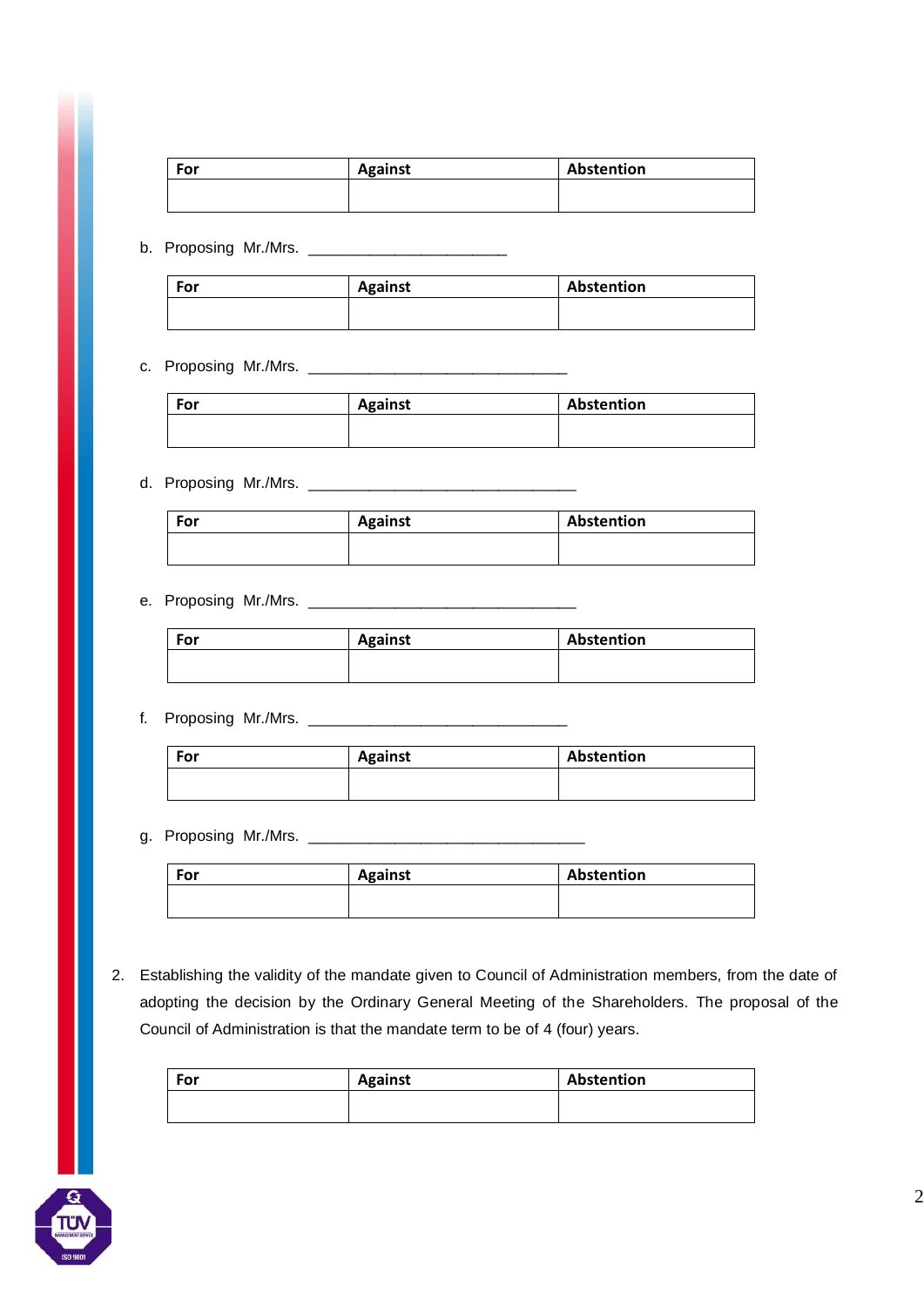3. Mandating Mr. Alexandru Stanean and Mr. Gheorghe Grosan, in negociating and signing the mandate contracts of the administartors, on behalf and for the company.

| For | <b>Against</b> | Abstention |
|-----|----------------|------------|
|     |                |            |

4. Appointing the registration date defined as the date to identify the shareholders touched by the effects of the decisions approved by the Ordinary General Meeting of the Shareholders. The date proprosed by the Council of Administration is July, the 2nd 2013.

| For | <b>Against</b> | Abstention |
|-----|----------------|------------|
|     |                |            |

5. Mandating the Chairman of the Council of Administration , Mr. Traian Simion, in signing the Decision of the Ordinary General Meeting of the Shareholders, on behalf and for all Shareholders participating in the meeting.

| For | <b>Against</b> | Abstention |
|-----|----------------|------------|
|     |                |            |

6. Mandating the legal adviser of the Company, Kinga Vaida, identified with identity card Series X.B. no. 370326, issued by the Police Department of Bistrita, on 26.06.2012, to carry into effect all the formalities to register the Decision of the Ordinary General Meeting of the Shareholders, with the Trade Registry Office from Bistrita-Nasaud Tribunal, and to publish it in " Monitorul Oficial al Romaniei", Part IV.

| For | <b>Against</b> | Abstention |
|-----|----------------|------------|
|     |                |            |

**Note : You shall put an "X" in the appropriate voting box. The remaining boxes shall not be completed.**

Hereby, the undersigned give discretionary voting power to the above named representative on the issues which have not been identified and included on the agenda until the present, in accordance with the legal provisions in force.

This special power of attorney includes information according Law number 297/ 2004 on the capital market, the Regulation CNVM No.1/2006 as subsequently amended by Regulation CNVM nr.31/2006, and